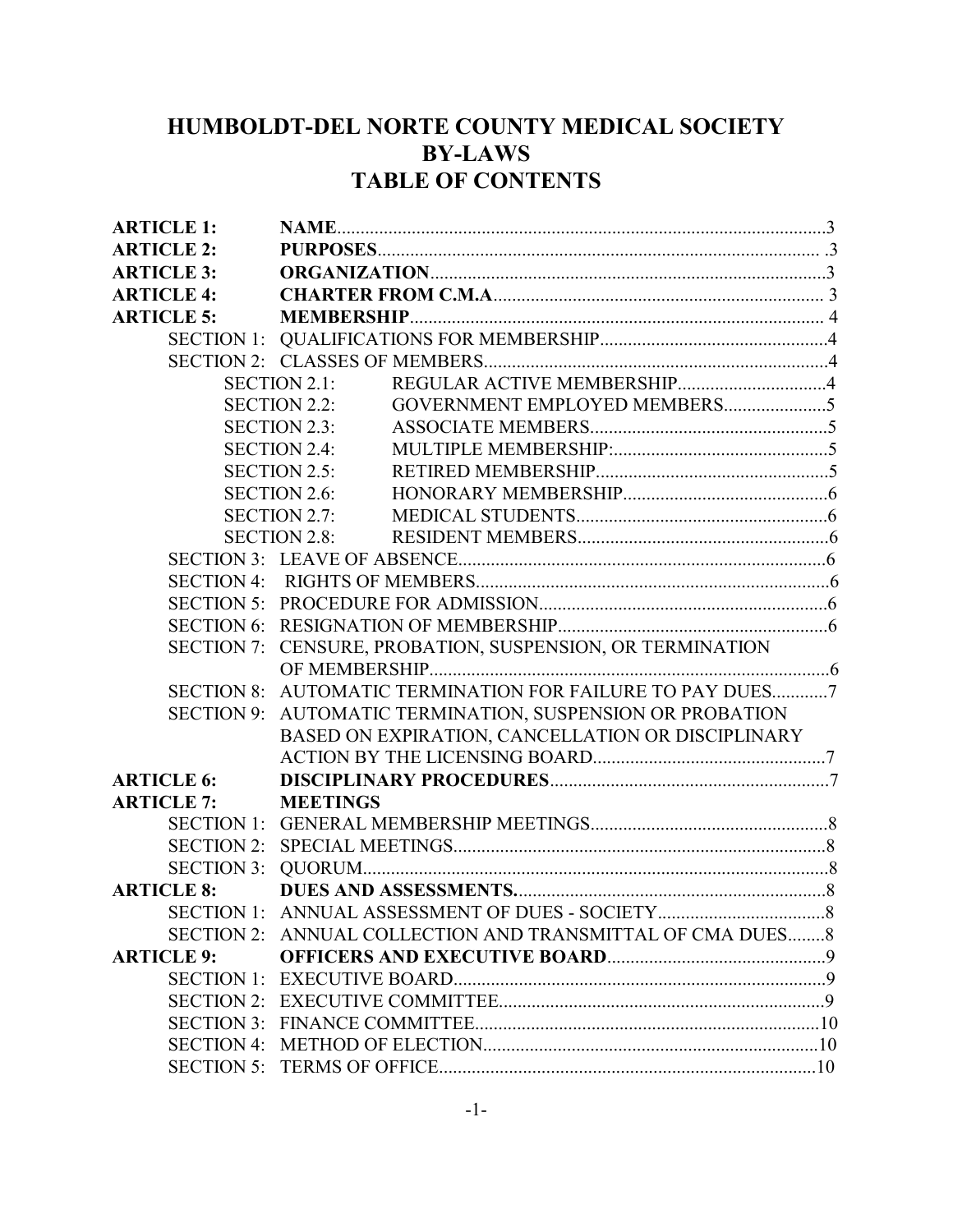|                    | SECTION 10: DISQUALIFICATION OF BOARD MEMBERS11          |  |
|--------------------|----------------------------------------------------------|--|
|                    |                                                          |  |
|                    |                                                          |  |
|                    |                                                          |  |
|                    |                                                          |  |
|                    | SECTION 15: DUTIES OF PRESIDENT, PRESIDENT-ELECT AND     |  |
|                    |                                                          |  |
|                    |                                                          |  |
| 15.2:              |                                                          |  |
| 15.3:              |                                                          |  |
|                    | A <sub>1</sub>                                           |  |
|                    | B.                                                       |  |
|                    | $C_{\cdot}$                                              |  |
|                    | Reports To The California Medical Association12<br>D.    |  |
|                    | Ε.                                                       |  |
|                    | F.                                                       |  |
|                    | G.                                                       |  |
|                    | Η.                                                       |  |
| <b>ARTICLE 10:</b> | DELEGATES TO THE CMA HOUSE OF DELEGATES13                |  |
|                    | SECTION 1: DUTIES OF DELEGATES AND ALTERNATE DELEGATES13 |  |
|                    |                                                          |  |
| <b>ARTICLE 11:</b> |                                                          |  |
| <b>ARTICLE 12:</b> |                                                          |  |
|                    |                                                          |  |
|                    |                                                          |  |
| <b>SECTION 3:</b>  |                                                          |  |
|                    |                                                          |  |
|                    |                                                          |  |
|                    |                                                          |  |
| <b>ARTICLE 13:</b> |                                                          |  |
|                    |                                                          |  |
|                    |                                                          |  |
| <b>ARTICLE 14:</b> | RIGHT, TITLE OR INTEREST IN SOCIETY PROPERTY15           |  |
| <b>ARTICLE 15:</b> |                                                          |  |
|                    |                                                          |  |
| <b>ARTICLE 16:</b> |                                                          |  |
|                    |                                                          |  |
|                    |                                                          |  |
|                    |                                                          |  |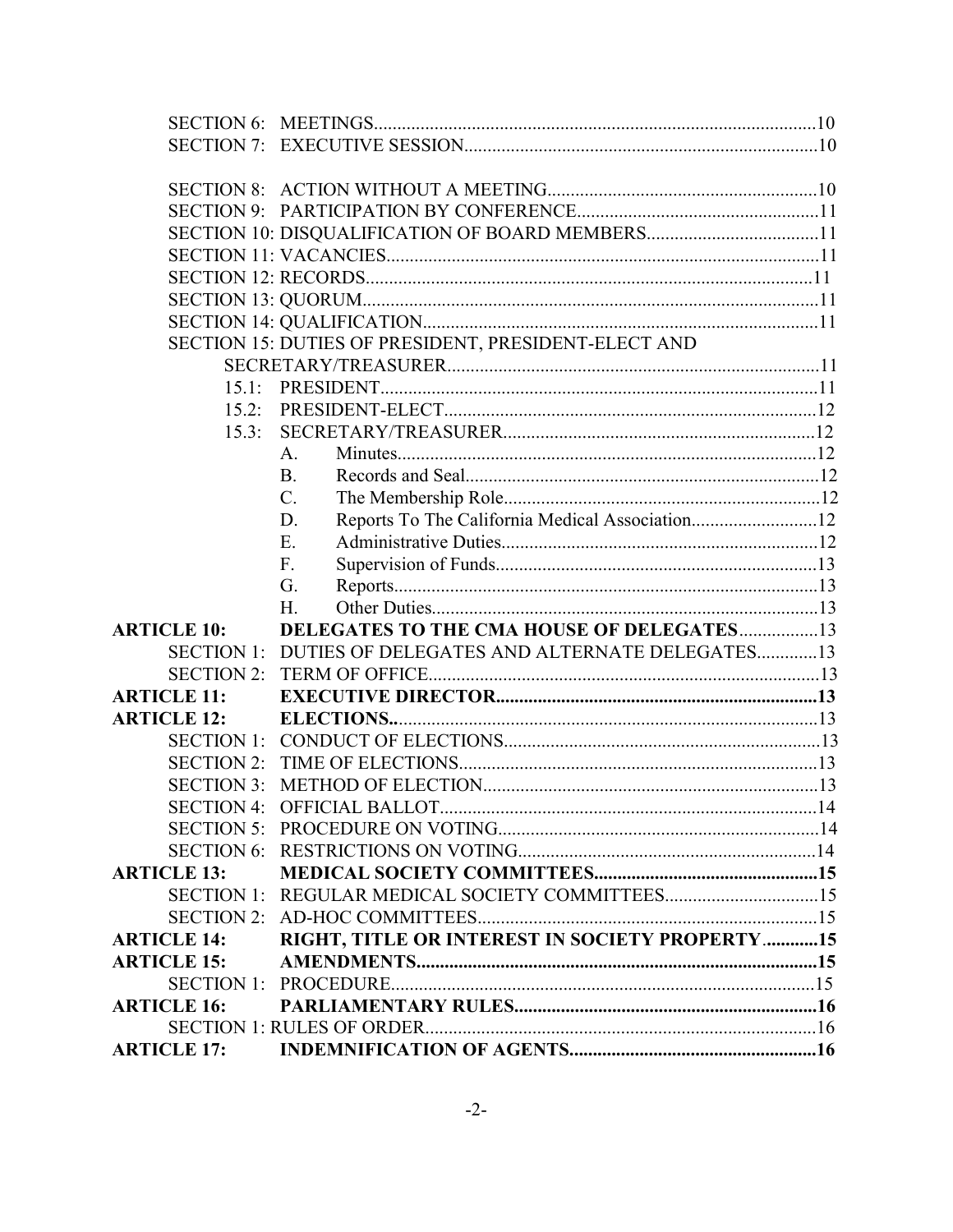|  | SECTION 1: RECONCILIATION OF CURRENT AND DELINQUENT MEMB16 |  |
|--|------------------------------------------------------------|--|
|  |                                                            |  |
|  | SECTION 3: MAINTENANCE AND INSPECTION OF ARTICLES/BYLAWS17 |  |
|  |                                                            |  |
|  |                                                            |  |
|  |                                                            |  |
|  |                                                            |  |
|  |                                                            |  |
|  |                                                            |  |
|  |                                                            |  |

# HUMBOLDT-DEL NORTE COUNTY MEDICAL SOCIETY BYLAWS

### ARTICLE 1

# **NAME**

The name of this organization is the Humboldt-Del Norte County Medical Society, hereinafter referred to as the Society.

### ARTICLE 2 PURPOSES

The purposes of this Society are to promote the science and art of medicine, the care and wellbeing of patients, the protection of the public health, the betterment of the medical profession, and to achieve health equity and justice; to cooperate with organizations of like purposes; and to unite with similar societies in the State of California as component societies of the California Medical Association (hereafter "CMA").

#### ARTICLE 3 **ORGANIZATION**

The Society shall conduct its business as a non-profit organization. It shall be operated exclusively for scientific , educational, and quality of health care purposes. No part of the funds of this Society shall inure to the benefit of any member or individual.

### ARTICLE 4 CHARTER FROM C.M.A.

SECTION 1: This Society shall operate as a component medical society under charter of the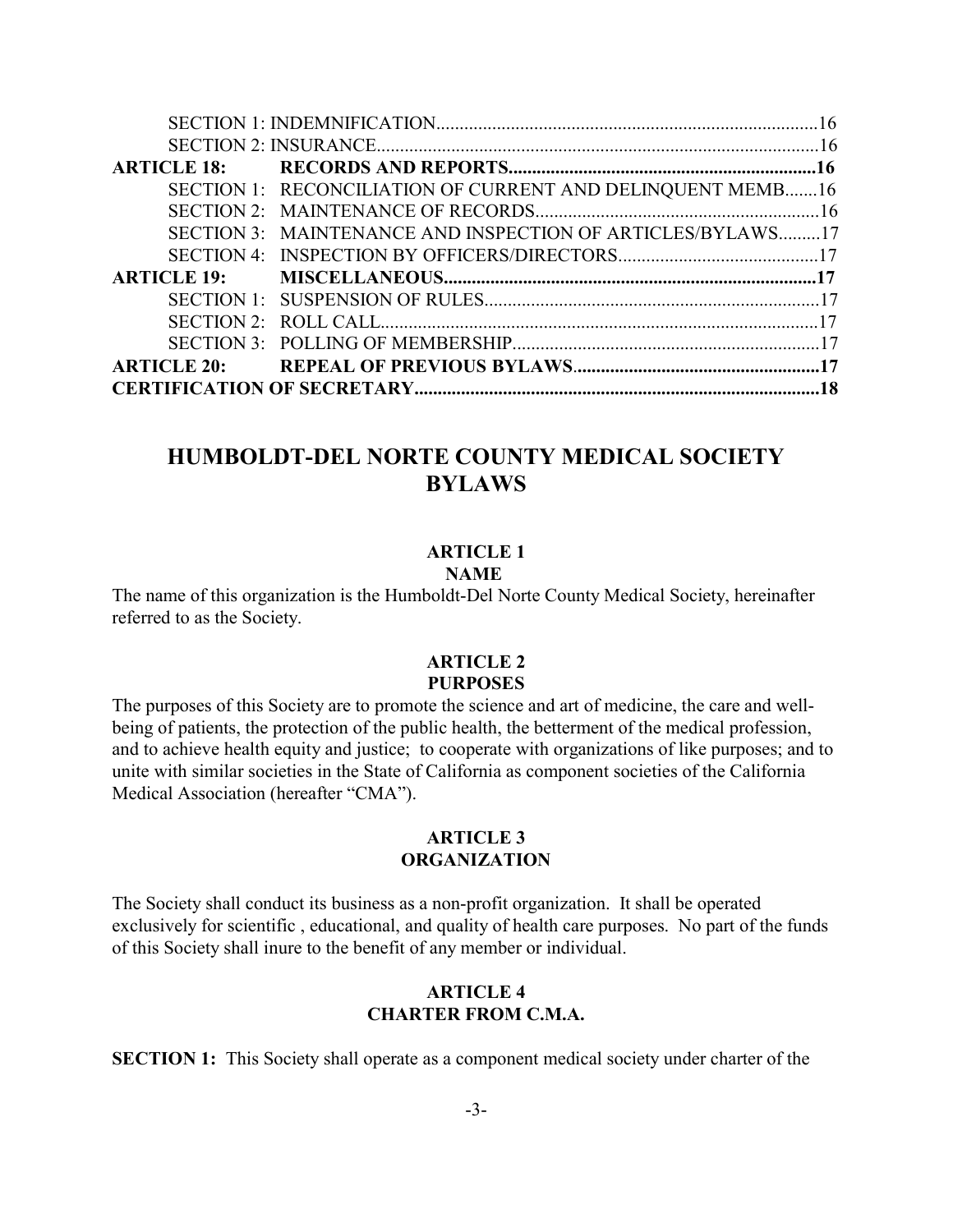CMA, and all the provisions of the Articles of Incorporation and Bylaws of the CMA in force at the time of the adoption of these Bylaws, together with all amendments to either said Articles of Incorporation and Bylaws thereafter adopted, shall, so far as applicable, be an integral part of the Bylaws of this Society. Except for Honorary and Out-of-State Members, no one may be a member of the Society who is not also a member of the California Medical Association. In the event the Bylaws or any provision of the Bylaws adopted by this Society conflict with the Bylaws of the CMA, the Bylaws of the CMA shall prevail.

### ARTICLE 5 MEMBERSHIP

SECTION 1: QUALIFICATIONS FOR MEMBERSHIP. This Society shall, subject to the minimum requirements for eligibility established in the Bylaws of the CMA, determine the qualifications for the various classes of membership, and be the sole judge of the moral, ethical, and professional qualifications for admission to, or continuation of, any kind of membership in this society. Membership shall not, however, be denied or abridged on account of sex, color, creed, race, religion, ethnic origin, national origin, age, disability or sexual orientation.

SECTION 2: CLASSES OF MEMBERS. The members of this Society shall consist of 1. Active, 2. Government Employed, 3. Associate, 4. Multiple Memberships; 5. Retired, and 7. Honorary;

The term "physician" whenever used shall mean both doctors of medicine and osteopathy.

SECTION 2.1: REGULAR ACTIVE MEMBERSHIP. To be eligible for election to regular active membership in the Society, an applicant must meet all qualifications in the Bylaws of the CMA for regular active membership in a component medical society.

A physician may apply for active membership in this Society only if his/her professional practice or residence is located within Humboldt or Del Norte counties.

Any person holding the degree of Doctor of Medicine, or Doctor of Osteopathy, residing and/or practicing in Humboldt County or Del Norte County, shall be eligible for immediate application. He/she must hold an unrevoked or unsuspended license to practice medicine and surgery issued to him/her by the Medical Board of California or Osteopathic Medical Board of California, which license shall not be subject to any conditions of probation, or be a physician and surgeon practicing medicine on a federal enclave, and must reside or practice in the State of California. The applicant must be of good moral and professional character. The applicant must subscribe to the Principles of Medical Ethics of the American Medical Association (hereafter AMA), the CMA and the Humboldt-Del Norte County Medical Society, and shall recognize the authorized officers of the Society as the proper authority to interpret any doubtful point of ethics. Active Members shall have the right to vote, the privilege to attend and take part in all meetings of the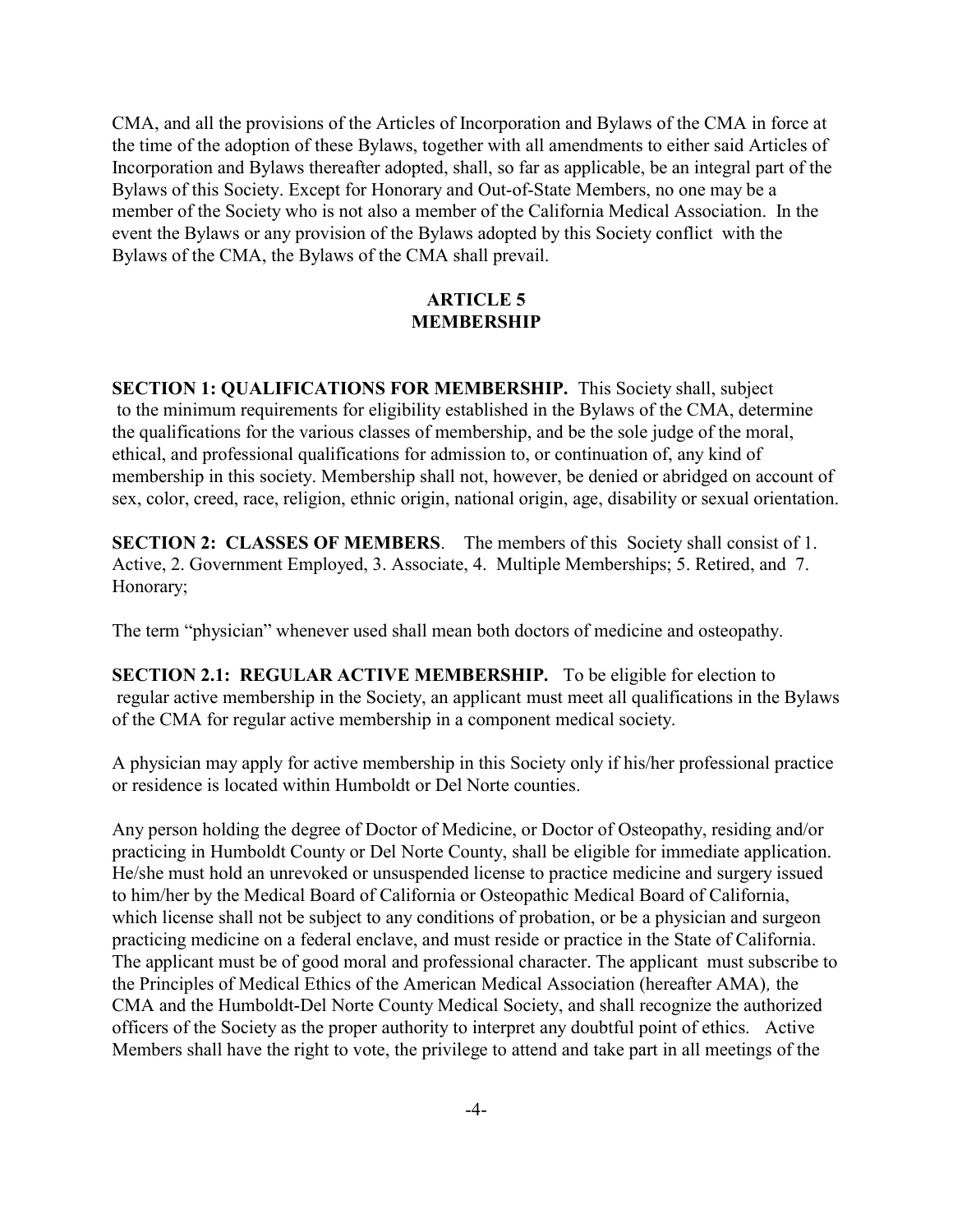Society and its sections and committees. He/she shall be eligible to any office or honor within the Society.

SECTION 2.2: GOVERNMENT EMPLOYED. To be eligible for Government-Employed membership, an applicant must be eligible for regular active membership and must receive more than fifty (50) percent of the applicant's practice income from county, state or federal employment. Government Employed membership shall be granted at the discretion of the Executive Board. He/she shall have all the rights and privileges of Active members. Dues shall be assessed annually by the Executive Board as prescribed in these By-Laws.

SECTION 2.3: ASSOCIATE MEMBERS (Also known as Out-Of-State Members). To be eligible for election to an Associate Membership in the Society, an applicant must hold the degree of Doctor of Medicine or Doctor of Osteopathy, or the equivalent, and must possess all the qualifications necessary for regular active membership except the applicant must hold an unrevoked and unsuspended license to practice medicine from another state, and must not hold a California license to practice medicine. Associate membership shall be granted at the discretion of the Executive Board. He/she shall have all the rights and privileges of Active members except the right to vote or hold any elective office in the Society. Dues shall be assessed annually by the Executive Board as prescribed in these By-Laws.

SECTION 2.4: MULTIPLE MEMBERSHIP. The Medical Society may grant multiple membership to any physician who is already a regular active member of the CMA and another component society. A multiple membership is not counted for any representational purpose, as the member is already recognized pursuant to the member's regular active membership. Benefits include visibility in North Coast Physician and Directories, copies of membership directories, monthly newsletter, communication resources, referrals, etc. Requests for additional directories, mailing labels, classified ads, etc. will be at full rate. They shall receive Society publications at such rates as determined by the Executive Board. Dues shall be assessed annually by the Executive Board as prescribed in these By-Laws.

SECTION 2.5: RETIRED MEMBERSHIP A physician who has ceased the practice of medicine -has a retired, inactive, cancelled, disabled or voluntary license from the Medical Board of California or the Osteopathic Medical Board of California, or who have otherwise been determined by the Medical Society to have ceased the practice of medicine to the extent and for reasons satisfactory to the Medical Society and Executive Board is eligible for Retired Membership. Retired membership shall endure as long as the member does not engage in the practice of medicine; but in the event that a member classified as retired resumes the practice of medicine, such resumption shall automatically terminate retired membership and reestablish active membership after payment of dues. Upon resumption of the practice of medicine by any retired member, the Secretary of the Society shall transfer such member from the Retired classification to the Active classification, and notify the C.M.A., which shall do likewise with respect to the membership rolls of the Association. He/she shall not have the right to vote or hold office, but Retired Members may serve on committees for which they qualify. They shall receive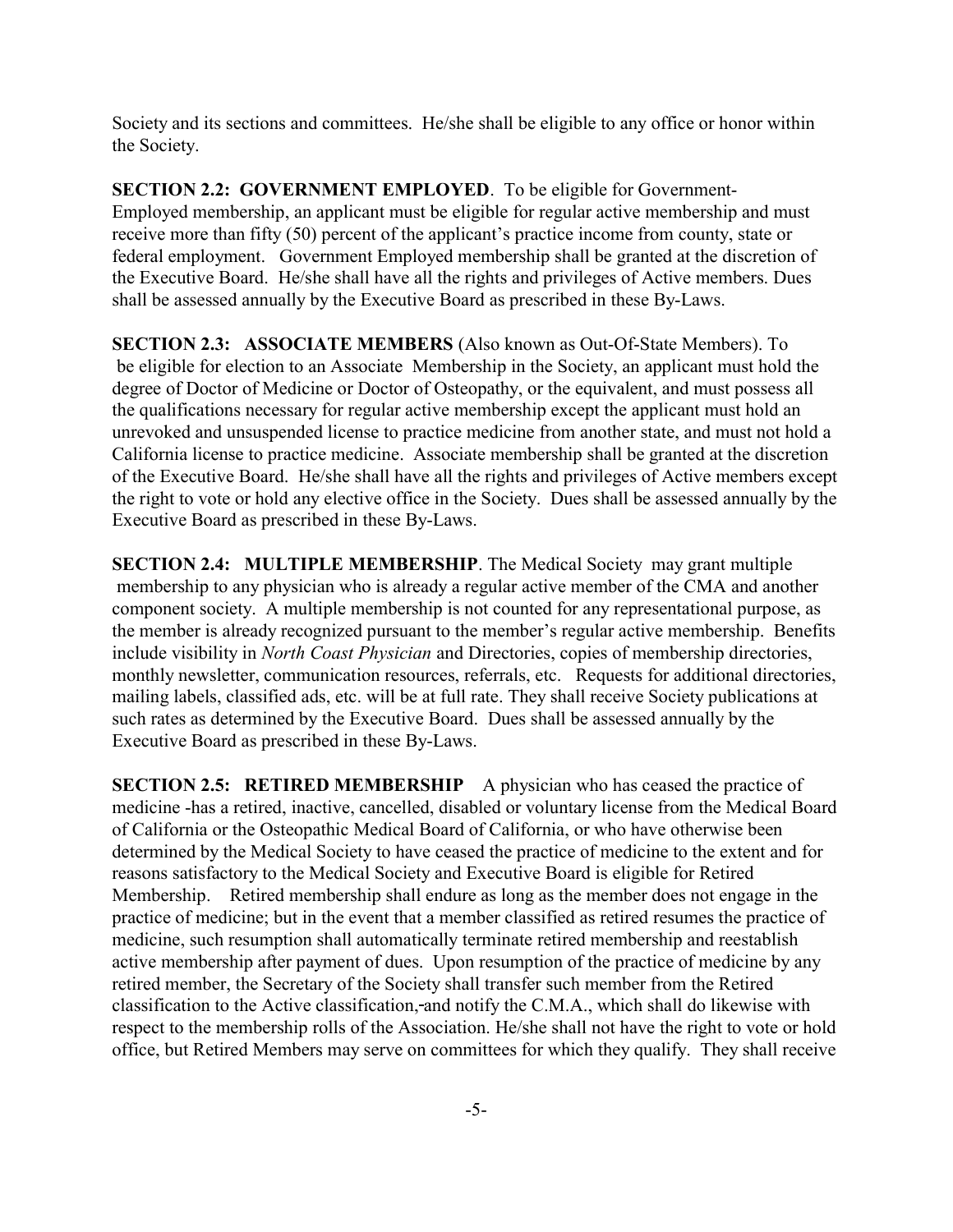Society publications at such rates as determined by the Executive Board.

SECTION 2.6: HONORARY MEMBERSHIP. A person distinguished for his/her services or attainments as a doctor of medicine, or in the field of public health, or in research or other scientific work contributing to medicine may be elected to Honorary membership of this Society by action of the Executive Board. He/she shall not have the right to vote or hold office, but may serve on committees to which he/she otherwise qualifies. He/she shall pay no dues or assessments. They shall receive Society publications at such rates as determined by the Executive Board.

SECTION 2.7: RESIDENT PHYSICIAN ACTIVE MEMBERSHIP. A member of the CMA Resident and Fellow Section whose residency, fellowship, internship or residence is located in the Humboldt-Del Norte County area is eligible for concurrent Resident Physician Active Membership in the Society. They shall receive Society publications at such rates as determined by the Executive Board.

SECTION 2.8: MEDICAL STUDENT ACTIVE MEMBERSHIP. A member of the CMA Medical Student Section whose medical school/ training facility or residence is located in this Society's geographic region is eligible for concurrent Medical Student Active Membership in the Society. The term "medical school", whenever used, includes both schools of medicine and schools of osteopathy. The term "medical student", whenever used, includes both students of medicine and students of osteopathy. They shall receive Society publications at such rates as determined by the Executive Board.

SECTION 3: LEAVE OF ABSENCE. The Executive Board may grant a leave of absence to any active or government-employed member in good standing who leaves his/her practice to engage in postgraduate study, or by reason of extended illness or such other acceptable reason and for whom payment of dues would be a hardship. A leave of absence shall not be granted for more than one year, but may, in the discretion of the Executive Board, be renewed upon request (up to a maximum of three (3) years. While on leave a member shall have no right to vote or hold office. They shall receive Society publications at such rates as determined by the Executive Board.

SECTION 4: RIGHTS OF MEMBERS. Only Active Members of the Society are entitled to vote or hold elective office. Each Active Member shall be entitled to one vote. Proxy voting is prohibited. The right to vote and hold elective office does not extend to any other membership class. All members of the Society shall, regardless of membership class, have the right to be appointed to committees.

SECTION 5: PROCEDURE FOR ADMISSION. The Executive Board, acting as the admission body, shall have the power to admit or reject applicants for membership, provided that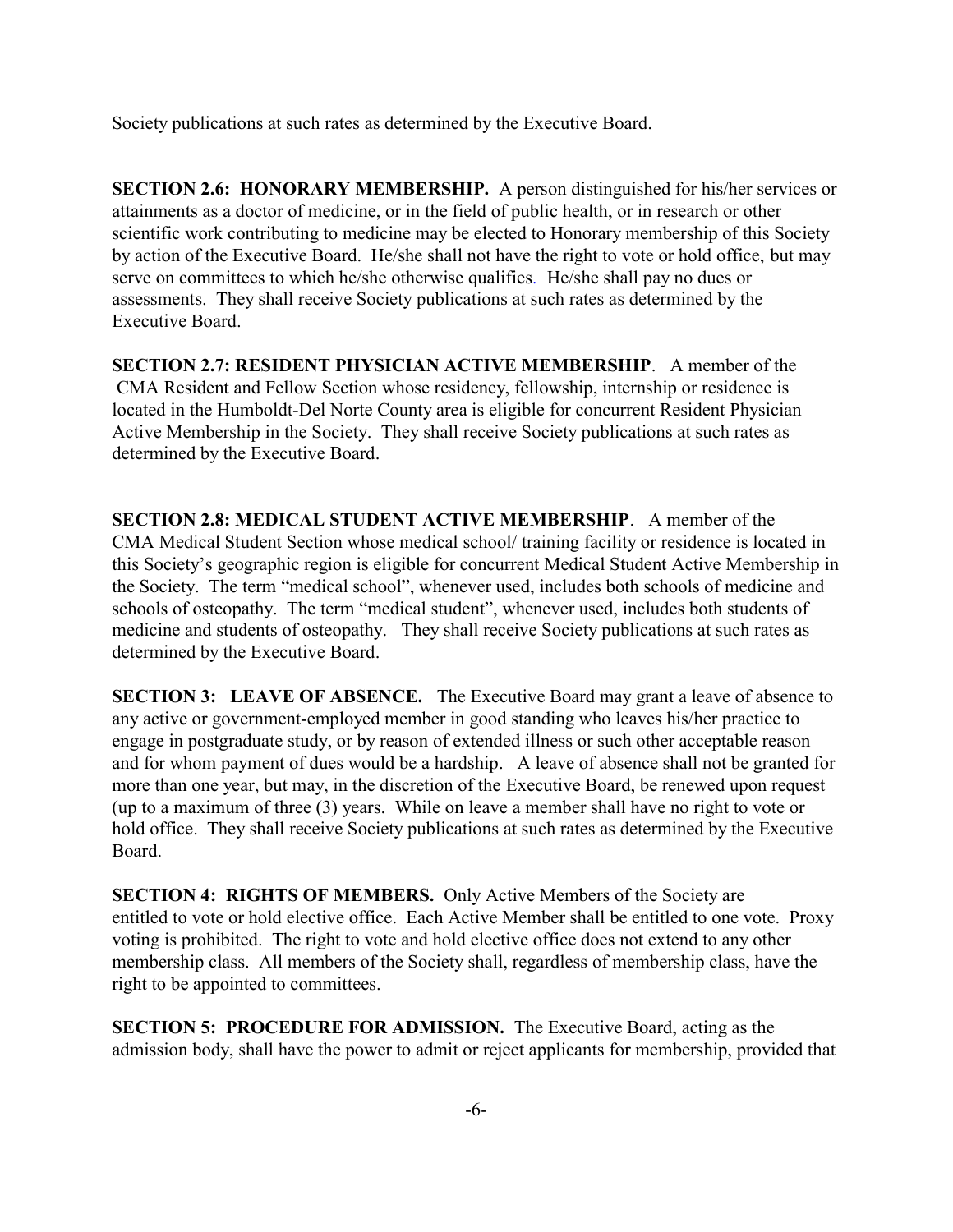such actions must be consistent with these ByLaws.

SECTION 6: RESIGNATION OF MEMBERSHIP. Any member in good standing may resign by filing with the Secretary a written resignation which may be accepted by the Executive Board only after all indebtedness to the Society has been paid to the date of the filing of resignation.

# SECTION 7: CENSURE, PROBATION, SUSPENSION, OR TERMINATION OF MEMBERSHIP. The Society, for good cause may expel, suspend, place on probation or otherwise censure any member in accordance with the Bylaws of the CMA. Good cause warranting adverse action shall include: 1) being adjudged guilty of a criminal offense involving moral turpitude; 2) being adjudged guilty by this Society in accordance with the procedural requirements of the Bylaws of CMA of gross misconduct as a physician or a surgeon; 3) violation of any of the provisions of these Bylaws; 4) violation of any of the Principals of Medical Ethics promulgated from time to time by the AMA; or 5) failure to comply with a request by, cooperate with, or appear before any committee or the Executive Board after

# reasonable notice.

#### SECTION 8: AUTOMATIC TERMINATION FOR FAILURE TO PAY DUES.

 Membership in the Society shall terminate automatically if dues or any other indebtedness owed to this Society or the CMA remain unpaid as of March  $1<sup>st</sup>$  of each year. For good cause shown by the member prior to termination, the Executive Board may continue membership on such terms as the Executive Board establishes. The Society shall make reasonable efforts to provide written notification to any member whose membership is due to lapse for nonpayment or indebtedness.

# SECTION 9: AUTOMATIC TERMINATION, SUSPENSION OR PROBATION BASED ON EXPIRATION, CANCELLATION OR DISCIPLINARY ACTION BY THE

LICENSING BOARD. Whenever a member's license to practice medicine in this state is cancelled or is revoked, membership in the Society shall be immediately and automatically terminated as of the date the action becomes effective. Upon a receipt of a copy of an action by the Medical Board of California or the Osteopathic Medical Board of California that a member has been placed on probation, or that a member's license has been suspended or surrendered to a court on order of a judge, the member's membership shall immediately and automatically be terminated, suspended or placed on probation as provided by the Bylaws of the CMA.

The right to a hearing on any action taken pursuant to this section shall be limited to a hearing to determine whether the action by the licensing board has occurred.

# ARTICLE 6 DISCIPLINARY PROCEDURES

Disciplinary procedures for the Humboldt-Del Norte County Medical Society shall follow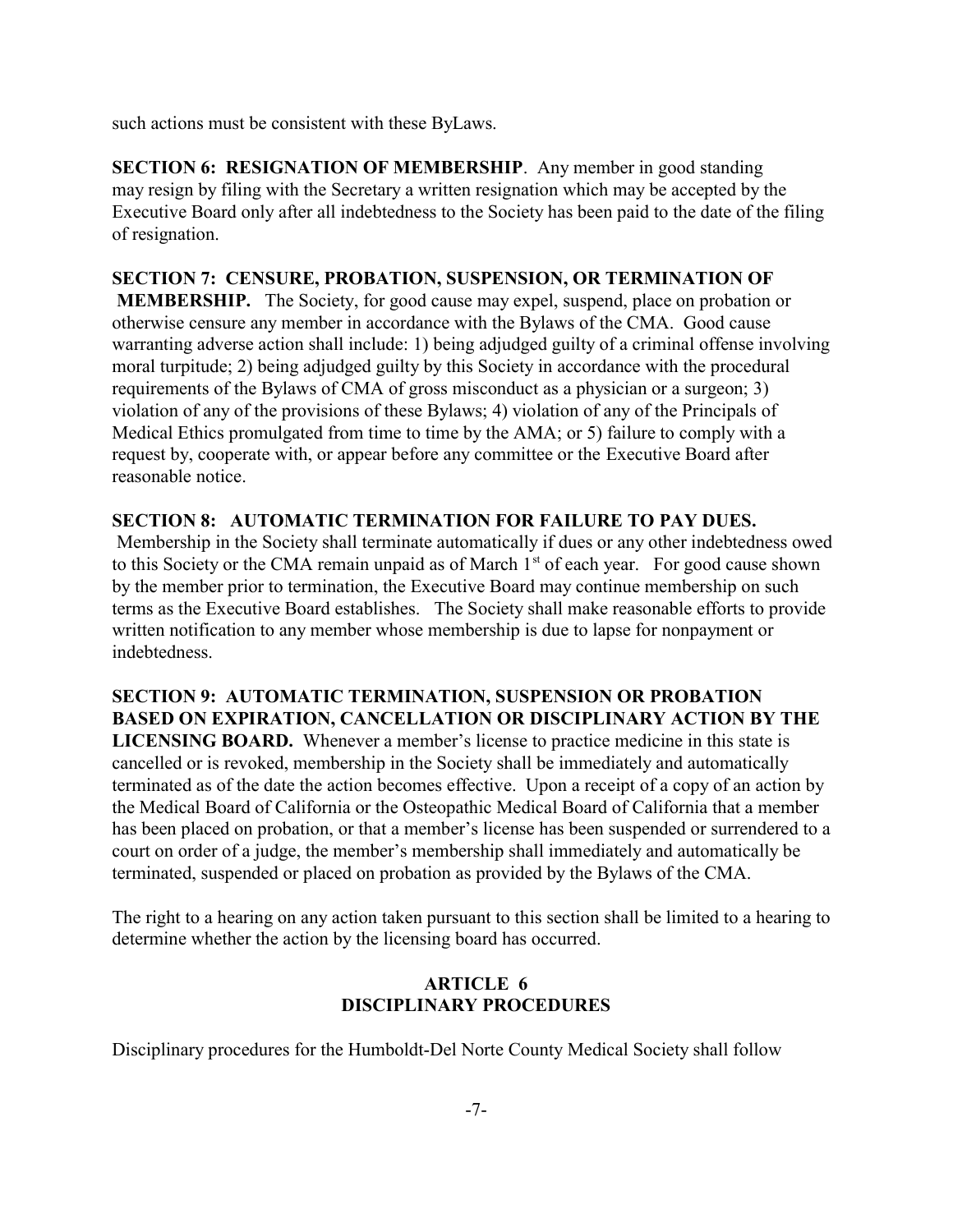established guidelines of the CMA for the current year.

# ARTICLE 7 MEETINGS

#### SECTION 1: GENERAL MEMBERSHIP MEETINGS

The Society shall hold General Membership meetings at least once a year at such time and place as the President, President-Elect and Secretary/Treasurer may determine. Notice of all meetings shall be given by mail, by e-mail or by fax, at least 10 days, but not more than 90 days before the date of the meeting so that due notice is given to all members of the Society. The President, or in the absence of the President, the President-Elect of the Society shall preside at all meetings. At the annual meeting of the Society, such other addresses, reports and procedures as the Executive Board may deem desirable shall be considered in addition to the business and procedures already provided for in the By-Laws.

#### SECTION 2: SPECIAL MEETINGS

Special meetings of the Society may be called at any time by the President or shall be called on request of five (5) members of the Society entitled to vote. At least ten (10) days written notice of all special meetings called shall be given by the Secretary to each member of the Society. Notices shall be sent by First Class mail, fax or e-mail. This notice shall state the time and place of the special meeting, and the purpose of the meeting. No other matter shall be considered or acted upon at such meeting.

#### SECTION 3: QUORUM

The presence of 5% of the voting members of the Society shall constitute a quorum at all regular and special meetings.

# ARTICLE 8 DUES AND ASSESSMENTS

#### SECTION 1: ANNUAL ASSESSMENT OF DUES - SOCIETY

The annual local dues for each class of membership shall be fixed by the Executive Board each year. The official year for the Medical Society shall be January 1st - December 31st. Dues not paid by March 1st shall be declared delinquent.

When a member becomes delinquent he/she shall be notified that he/she is no longer in good standing or entitled to the rights, privileges or benefits of membership in the Society

SECTION 2: ANNUAL COLLECTION AND TRANSMITTAL OF CMA DUES. The Secretary/Treasurer shall cause to be collected and shall promptly forward to CMA its dues and assessments received for each member.

The Executive Board shall have the authority to approve dues discounts or waivers for members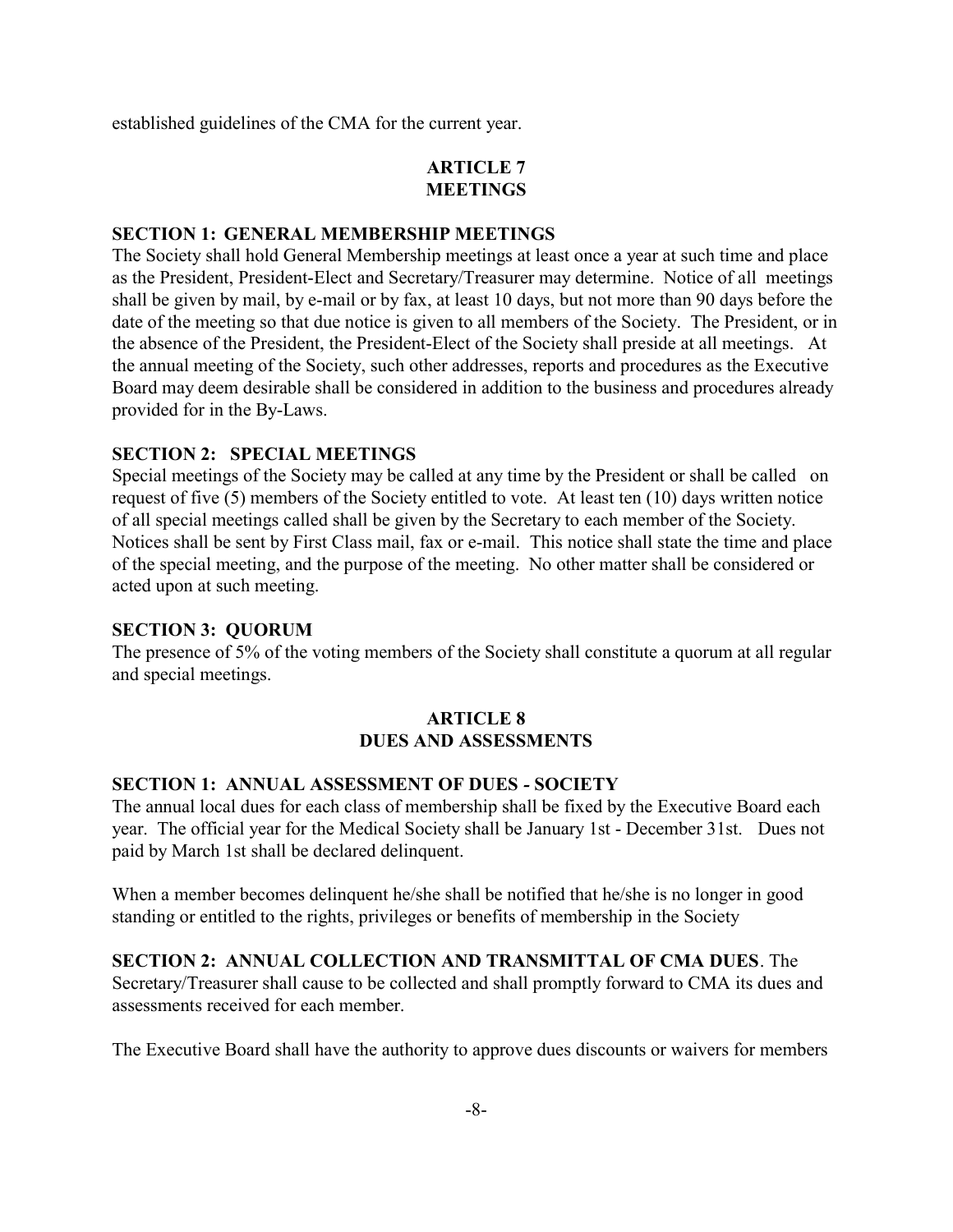who are eligible for reduced CMA dues if the Society reduces its dues to the same degree as the CMA dues reduction. CMA dues rates are set by the CMA House of Delegates each year.

The annual dues for each class of membership is fixed by the CMA House of Delegates each year and payable on January 1 for the ensuing calendar year. Dues not forwarded to CMA by March 1<sup>st</sup> shall be declared delinquent. Dues to the AMA shall be voluntary.

## ARTICLE 9 EXECUTIVE BOARD AND EXECUTIVE COMMITTEE

SECTION 1: EXECUTIVE BOARD. The elected officers and representatives of this Society shall be President, President-Elect, Secretary/Treasurer and Past President; Three Directors shall be appointed by the President and three additional Directors shall be elected from the membership-at-large. Officers and Directors shall function as the Medical Society Executive Board.

The Executive Board shall manage the affairs of the organization. It shall be guided by existing policy of the Humboldt-Del Norte County Medical Society and shall have the duties and powers which are imposed and conferred upon them by the Articles of Incorporation and these ByLaws. The Executive Board shall be vested with full and complete power and authority to manage, control, use, invest, re-invest, lease, make contracts in respect of and concerning, convey, give, grant, transfer, mortgage, convey in trust, sell or otherwise dispose of all property and assets of whatever kind or nature owned by the Society and also shall be vested with full and complete power and authority to do and perform all acts to conduct all the work and activities of this Society in fulfilling the purposes thereof.

The Executive Board may investigate and consider any matter of Public Health or proposed legislation having a hygienic, sanitary or other medical relationship, and may make such investigation and may take such action as it may deem proper. The Executive Board, through the Society as a whole or committees thereof designated by said Executive Board may cooperate with other medical organizations of like purposes. The Executive Board may formulate rules governing the expenditures of money to meet the necessary running expenses and fix charges of the Society. No person or persons shall expend or use for any purpose, any monies belonging to the Society or incur any indebtedness on the part of the Society without specific approval of the said Executive Board.

The Executive Board shall also assist in membership recruitment and retention efforts.

SECTION 2: EXECUTIVE COMMITTEE. Three positions will be available for representatives from our Northern, Southern and Eastern areas. Committee Chairpersons, CMA Officers, Delegates, Alternate Delegates, and members of CMA's Mode of Practice Fora practicing in Humboldt-Del Norte shall be invited to participate in all meetings of the Executive Board. The Public Health Officers, if members, from both Humboldt and Del Norte Counties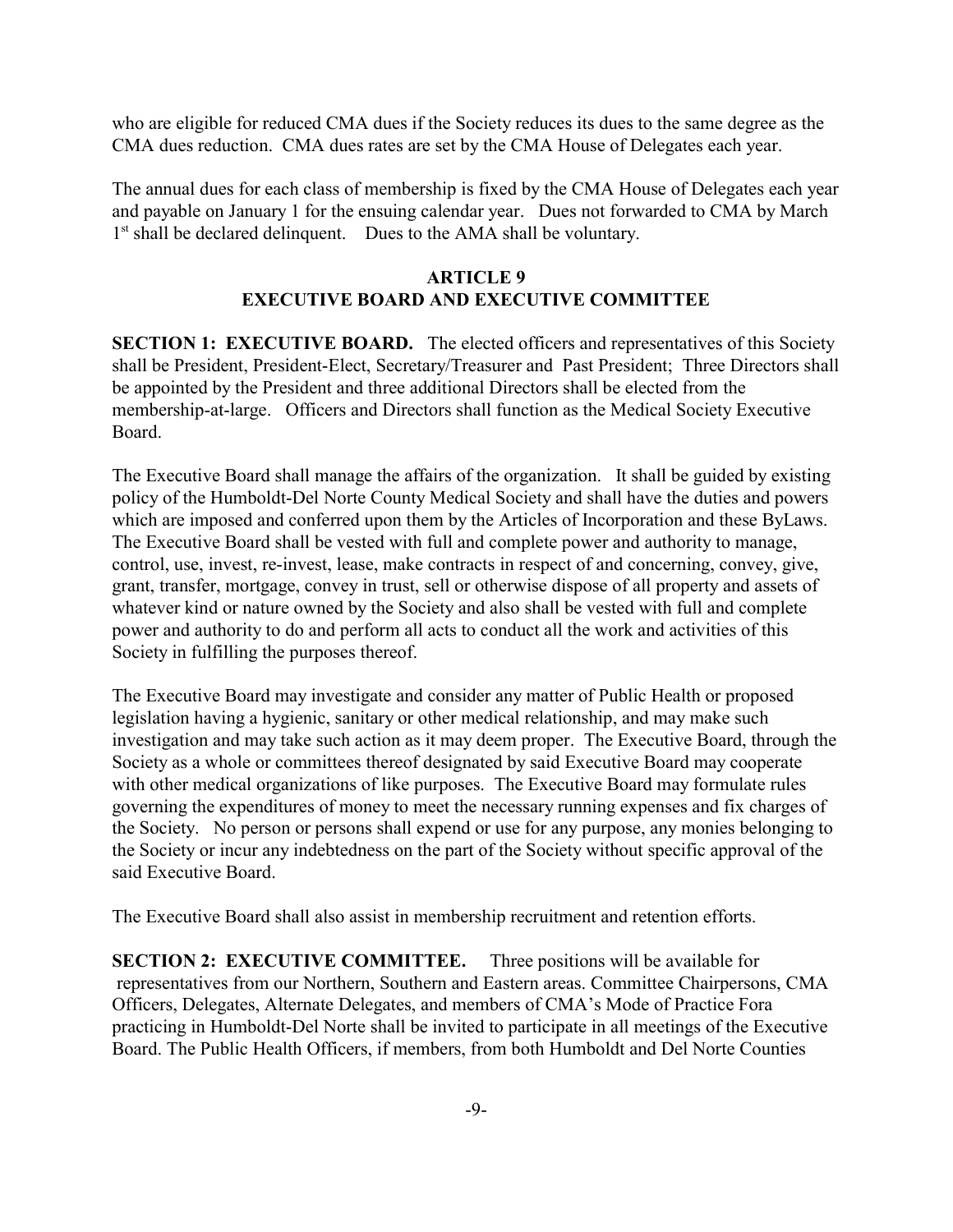shall serve as ex-officio members of the Executive Board. All regular participating members of the board listed above shall be eligible to vote. These representatives shall constitute the Executive Committee.

SECTION 3: FINANCE COMMITTEE. Elected Officers of the Medical Society (President, President, Secretary/Treasurer and Immediate Past President) shall serve as the Medical Society Finance Committee.

The Finance Committee shall approve for each year a proposed budget of anticipated income and expenditures, to apply to succeeding calendar years of the Society. The proposed budget shall be prepared in consultation and with the cooperation with others with knowledge of the needs of the Society by the Executive Director.

SECTION 4: METHOD OF ELECTION. The officers and representatives shall be elected in a manner provided herein at the regular annual meeting of this Society.

SECTION 5: TERMS OF OFFICE. All elected officers shall serve a term of one year, unless specified elsewhere in the By-Laws. All elected officers shall assume office on the first day of January following their election.

SECTION 6: MEETINGS. The Executive Board shall meet on call of the President, or in his/her absence on the call of the President-Elect. All members of the Executive Board shall be notified in a timely manner of any and all meetings of the Executive Board. Except when in Executive Session, any member of the Society in good standing shall have the privilege of attending a meeting of the Executive Board at which time he/she may present any matter of interest to the Society. A meeting shall be called by the President at any time he/she is requested to do so by any member of the Executive Board.

SECTION 7: EXECUTIVE SESSION. "Executive Session" of the Executive Board is a closed meeting open only to voting members of the Executive Board, in which sensitive or confidential matters may be discussed and acted upon. Guests, such as witnesses, advisors, or staff, may attend only by invitation.

Executive Session will be called to include any of the following:

- a.) Disciplinary actions against any member
- b.) Personnel matters, such as discussion of salaries and evaluation of employees
- c.) discussion of pending legal problems and other matters of highly sensitive nature.

# SECTION 8: ACTION WITHOUT A MEETING.

Any action required or permitted to be taken by the Executive Board may be taken without a meeting if all members of the Executive Board shall individually or collectively consent in writing to such action. Such written consent or consents may be obtained through facsimile transmission (fax) or electronic mail, and shall be filed with the minutes of the proceedings of the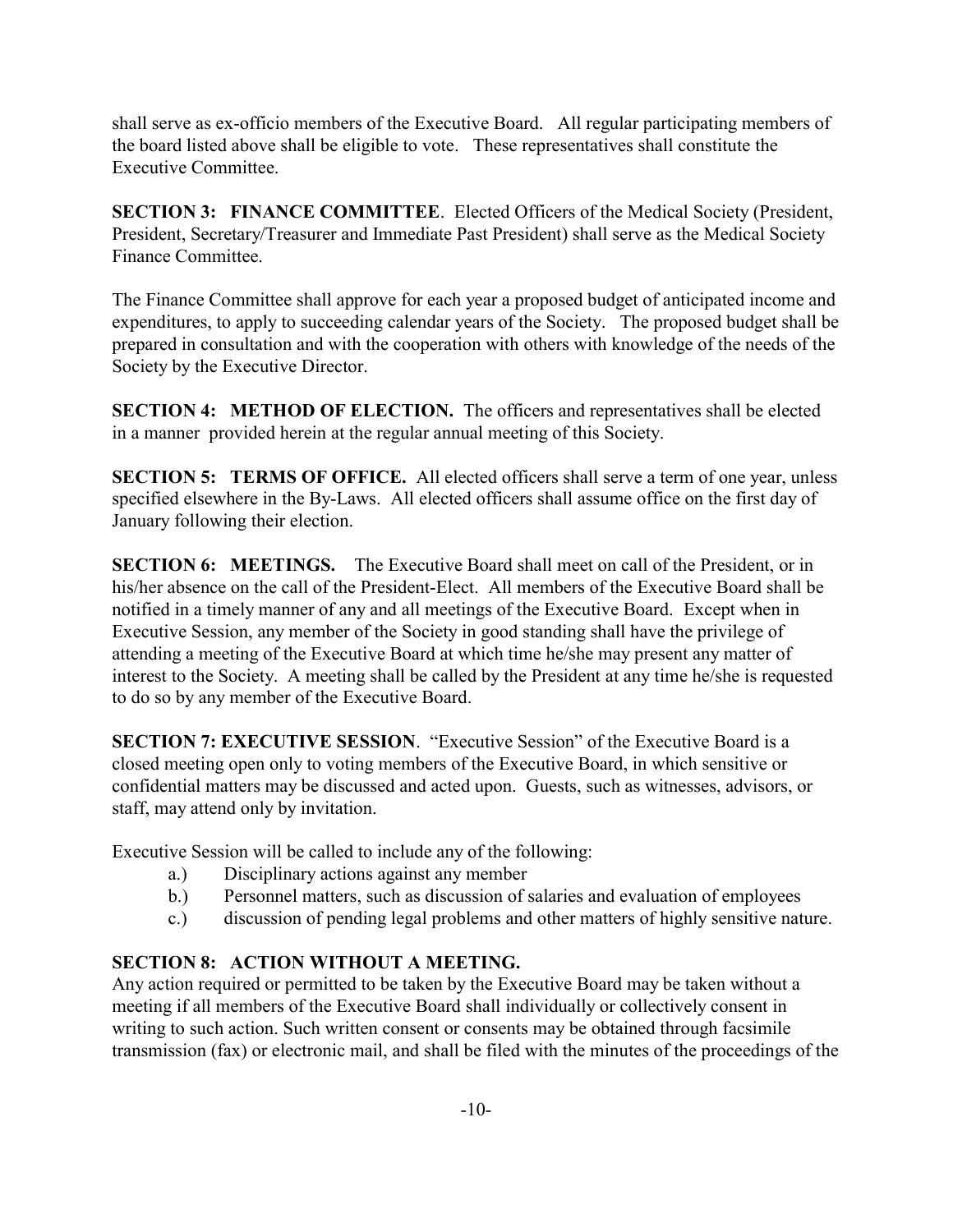Executive Board. An action by written consent shall have the same force and effect as a vote of the Executive Board.

SECTION 9: PARTICIPATION BY CONFERENCE. Executive Board members may participate in a meeting through use of conference telephone or other communications equipment. Participation in a meeting through use of conference telephone constitutes presence in person at that meeting as long as all members participating in the meeting are able to hear one another.

# SECTION 10: DISQUALIFICATION OF EXECUTIVE BOARD MEMBERS.

The Executive Board may declare vacant the office of any board member who is absent from three consecutive regular meetings, without an excuse satisfactory to the Executive Board. The record of attendance of any director as recorded in the approved minutes of the meetings of the Board shall be conclusive evidence of the director's presence or absence.

# SECTION 11: VACANCIES.

When the office of President shall fall vacant by reason of death, removal or resignation, the President-Elect shall assume the office of the President. The vacancy then left for President-Elect shall not be filled until the next election. When two vacancies occur, (President and President-Elect), the Executive Board shall appoint a President protem until the next election. At the next election there shall be nominations for the office of President and President-Elect. Other offices, should they become vacant, shall be filled by action of the Executive Board until the first day of the next official year when duly elected candidates shall be installed.

SECTION 12: RECORDS. All of the acts and proceedings of the Executive Board shall be recorded by the Secretary and kept on file at the Medical Society office. Unless otherwise provided for in these By-Laws, these minutes shall be submitted for authorization or ratification and approval by the Executive Board at its next regular meeting.

**SECTION 13: QUORUM.** The presence of three (3) members of the Executive Board shall constitute a quorum. The President shall serve as the chairperson and shall vote only when it is necessary to break a tie vote.

SECTION 14: QUALIFICATION. Candidates for the office of President or President-Elect must have served at least 9 months on the Executive Board. This service need not be immediately prior to the nomination.

# SECTION 15: DUTIES OF PRESIDENT, PRESIDENT-ELECT AND SECRETARY /TREASURER

SECTION 15.1: PRESIDENT. The President shall be the Chief Executive Officer of the Society and shall be the Chairperson of the Executive Board . He/she shall serve as the chief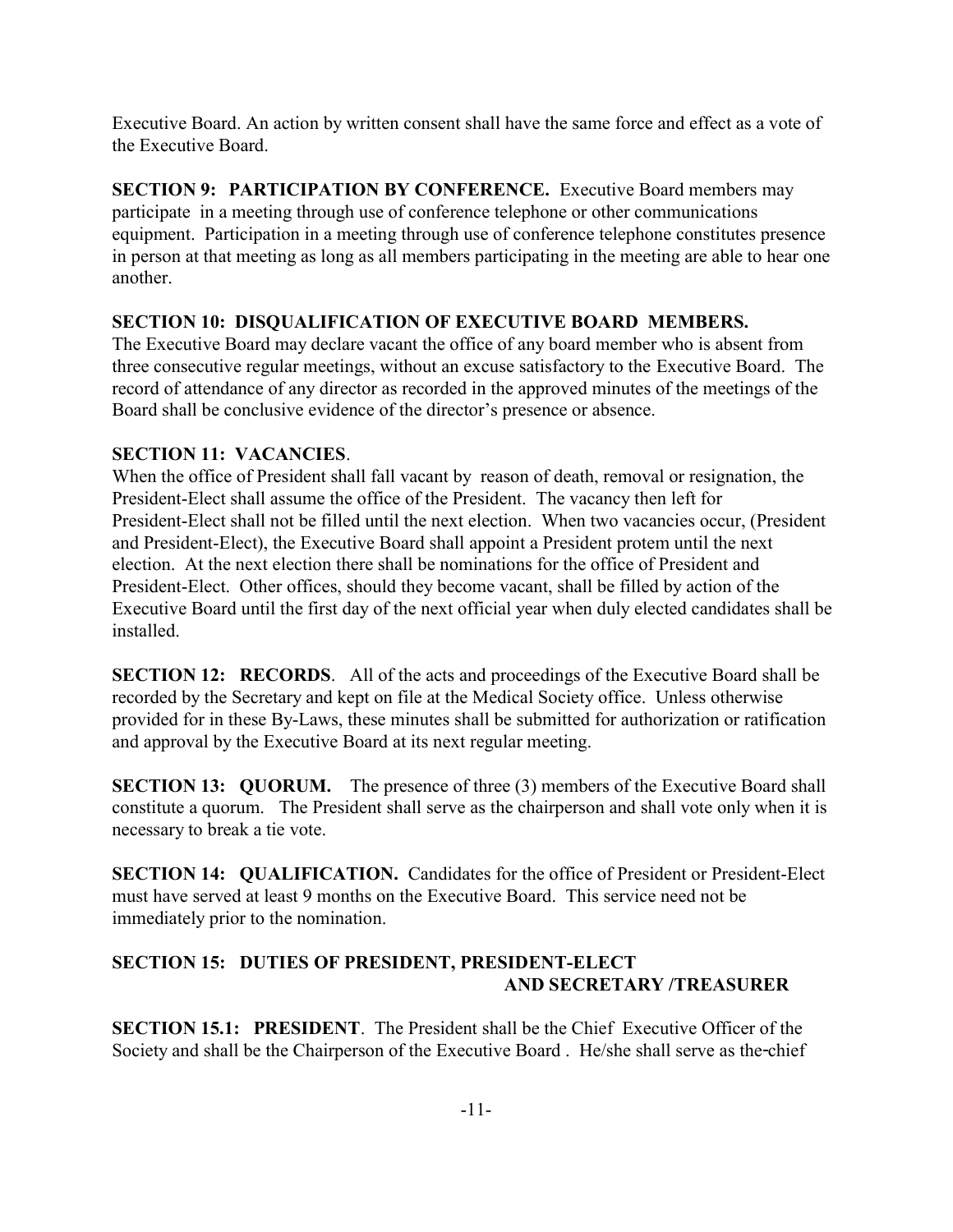spokesperson and as such shall carry out the expressed will of the Executive Board of the Society in all matters not in conflict with the By-Laws and Minute Orders of the Society. He/she shall preside at all general meetings of the Society; he/she shall appoint all committees, except the nominating committee, not otherwise provided for and shall be a member ex-officio of all committees. The President shall be encouraged to write a monthly column entitled President's Message, to appear in the North Coast Physician, the official publication of the Humboldt-Del Norte County Medical Society, each month. The President shall perform such other duties as custom and parliamentary usage may require.

SECTION 15.2: PRESIDENT-ELECT. The President-Elect shall assist the President in the discharge of his/her duties. In the absence or incapacity of the President, the President-Elect shall assume the duties of the President. The President-Elect shall be in charge of arranging programs for the Society meetings. He/she automatically assumes the position of Alternate Delegate to the C.M.A. during his term in Office (or will designate a representative if a conflict exists). President-Elect of the Society shall appoint a fifth member of the Board of Governors of the Northern California Community Blood Bank (term 4 years), as needed.

SECTION 15.3: SECRETARY/TREASURER. The duties of the Secretary/Treasurer shall be such as are delegated to him/her by the Executive Board and, specifically shall include the following:

SECTION 15.3a: MINUTES. The Secretary/Treasurer shall attend all business meetings of the Society and the Executive Board. He/she shall keep minutes of the respective proceedings.

SECTION 15.3b: RECORDS AND SEAL. The Secretary/Treasurer shall be the custodian of all records and papers of the Society. The Secretary/Treasurer shall have supervisory custody of the seal of the Society.

SECTION 15.3c: THE MEMBERSHIP ROLL. The Secretary/Treasurer shall keep an accurate roll of all members of the Society including their office and residence addresses.

SECTION 15.3d: REPORTS TO THE CALIFORNIA MEDICAL ASSOCIATION. The Secretary/Treasurer shall keep the records and promptly make all the reports to the Membership Division of the CMA which are and may be required by the By-Laws of that Association.

SECTION 15.3e: ADMINISTRATIVE DUTIES. The Secretary/Treasurer shall carry on, under the direction of the President and the Executive Board, all business and correspondence of the Society

SECTION 15.3f: SUPERVISION OF FUNDS. The Secretary/Treasurer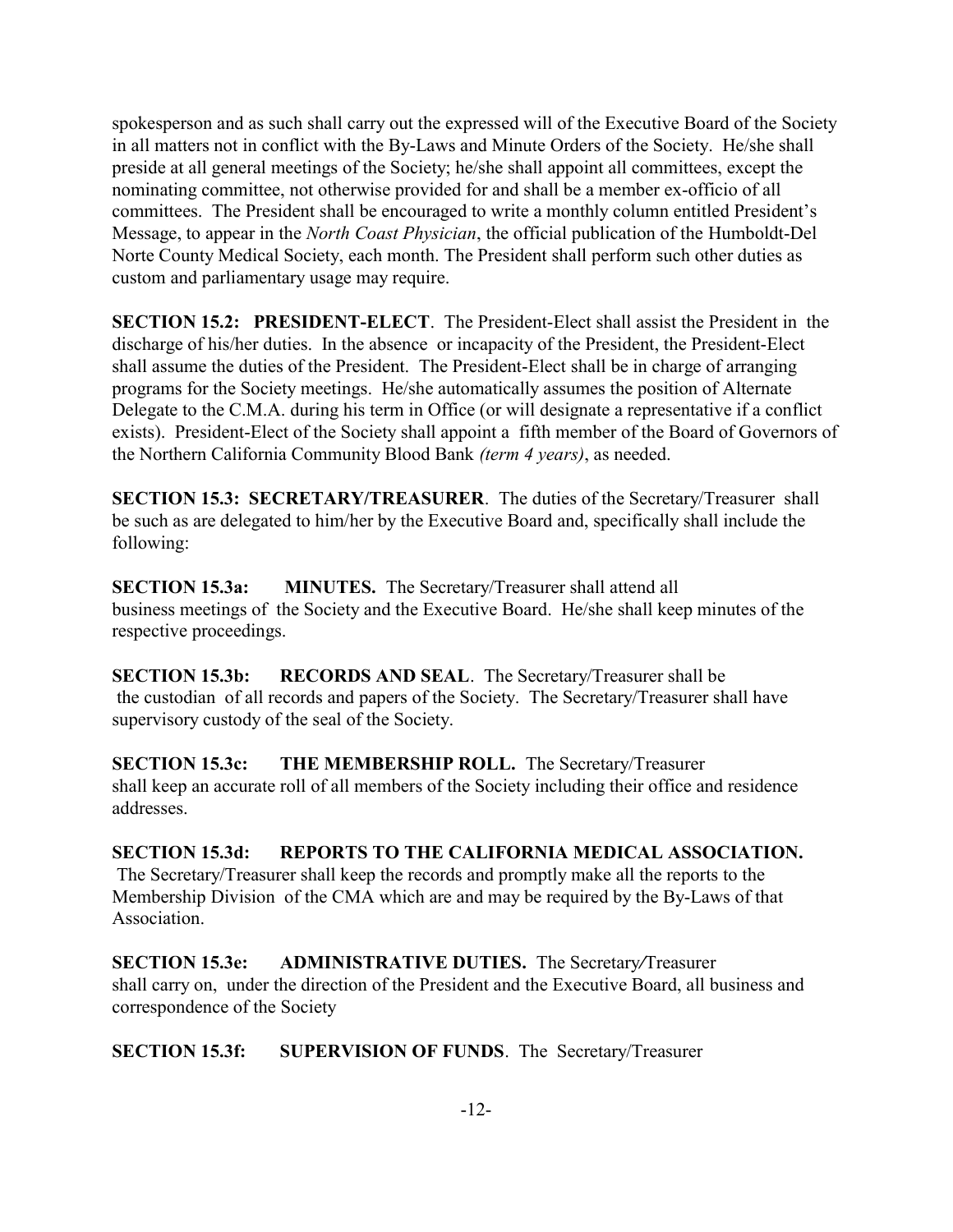shall supervise or be custodian of the funds of the Society and shall keep account of the same. He/she shall demand and receive all bequests and donations made to the Society and shall make disposition of them as directed by the donor or by the Executive Board of the Society. He/she shall deposit the funds of the Society in such commercial or savings bank that shall be designated by the Executive Board as depositories of the Society or make such other deposition of funds that shall be ordered by the Executive Board. He/she shall pay out of the funds in his/her custody as provided in the By-Laws, the authorized expenses of the Society. As needed he/she shall remit to the Secretary of the CMA the proper proportion of the annual assessment of dues to that Association then due from all members, new members, or members in arrears from whom they have received payment since their last previous similar remittance. He/she shall submit accounts to such examinations that may be required by the Society

SECTION 15.3g: REPORTS. The Secretary/Treasurer shall render annually to the Executive Board a report in writing of his/her work and the state of the funds. A summary of the Treasurer's Report shall be made available to any voting member upon request.

SECTION 15.3h: OTHER DUTIES. He/she shall do those things required by the By-Laws of this Society and of the California Medical Association, or ordered by its Society, its Executive Board or as required by law. He/she may delegate any of his/her duties, except the annual report, to the Executive Director.

### ARTICLE 10 DELEGATES /ALTERNATE DELEGATES TO CMA HOUSE OF DELEGATES

SECTION 1: DUTIES OF DELEGATES. Elected Delegates are the "voice" to carry actions of Society Executive Board/Committee as it relates to resolutions submitted to CMA for action. The Delegates to the CMA shall represent the Society in CMA's year-round governance process, meetings of the District X Delegation and at the Annual CMA House of Delegates meeting. In the absence or inability of a Delegate to serve, a regular elected Alternate shall serve in his/her place. Delegates should bring discussion of the proposed resolutions to the Medical Society Executive Board/Committee during the scheduled comment periods. The Delegates shall have been instructed by a minute order or resolution of the Society. Upon approval of the Executive Board, the Society may reimburse travel, lodging and per diem expenses of Delegates when presented with receipts for those expenses. The Humboldt-Del Norte County Medical Society is part of the District Ten Delegation (which includes: Humboldt-Del Norte, Napa-Solano and Sonoma-Mendocino Lake counties).

SECTION 2: TERM OF OFFICE: Delegates and Alternates shall serve for a period of two years and may be re-elected for additional term(s).

### ARTICLE 11 EXECUTIVE DIRECTOR.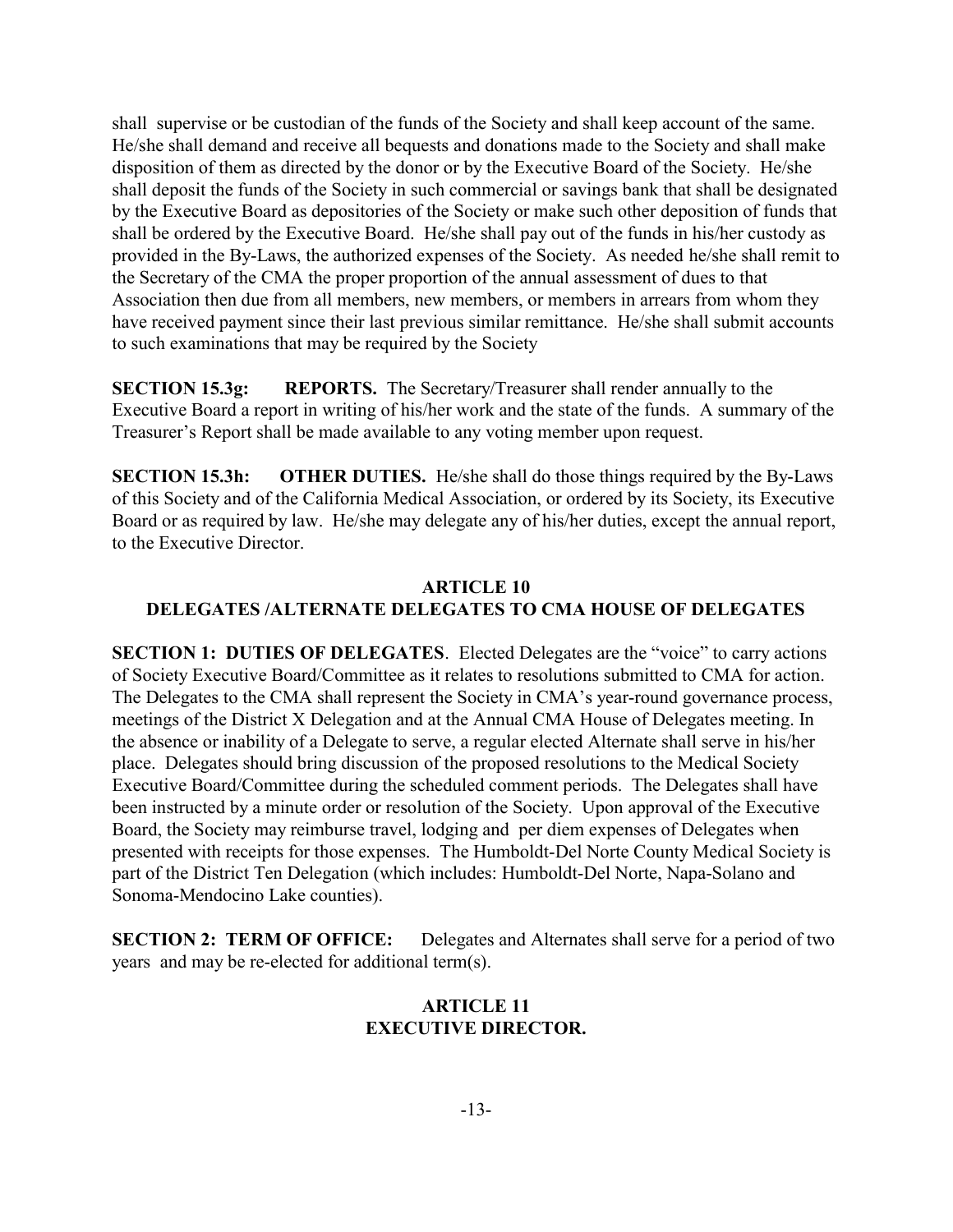The Executive Board shall appoint an Executive Director. The terms of the appointment shall be such as are satisfactory to the Executive Board/Executive Committee. The Executive Director is the General Manager of the Medical Society and, subject to the control of the Executive Board, has the responsibility for the general supervision, direction and control of the business and staff of the Society, including but not limited to the responsibilities set forth in these ByLaws. Specific duties shall be included in the Executive Board Policies and Procedures to be reviewed annually.

# ARTICLE 12 **ELECTIONS**

SECTION 1: CONDUCT OF ELECTIONS. The Executive Board shall conduct all elections, both regular and special, and shall have charge of all matters pertaining thereto, as provided for in these bylaws.

SECTION 2: TIME OF ELECTIONS. Election of all elected officers and Delegates shall be held at the annual meeting each year. Special elections shall be held at other such time as may be prescribed.

SECTION 3: METHOD OF ELECTION. The report of the Nominating Committee shall be made following which nominations can be made from the floor. When practical, there should be regular progression of officers, from Secretary/Treasurer to office of President. Nominations shall remain open until the annual meeting of the Society. The President shall call for any further nominations from the floor for all officers; such nominations to take precedence over any motion to close nominations. The President shall review the names of all nominees properly presented and on motion from the floor shall close the nominations. All nominees shall be asked to confirm their willingness to serve.

SECTION 4: OFFICIAL BALLOT. There shall be no other ballot than the official ballot as provided by the Executive Board. On each ballot there will be listed in alphabetical order the names of the nominees for each office to be voted on by the Society, and spaces for write-in votes. Improperly marked ballots shall not be tallied in the election for those officers marked, but shall be tallied for those properly marked.

Write-in votes shall be counted by the tellers if the names are eligible candidates for the office designated.

SECTION 5: PROCEDURE ON VOTING. The Executive Board shall e-mail one official ballot to each qualified voter not less than six (6) days preceding the election. Paper ballot will be provided upon request.

SECTION 6: RESTRICTIONS ON VOTING. Neither cumulative voting nor voting by proxy shall be allowed.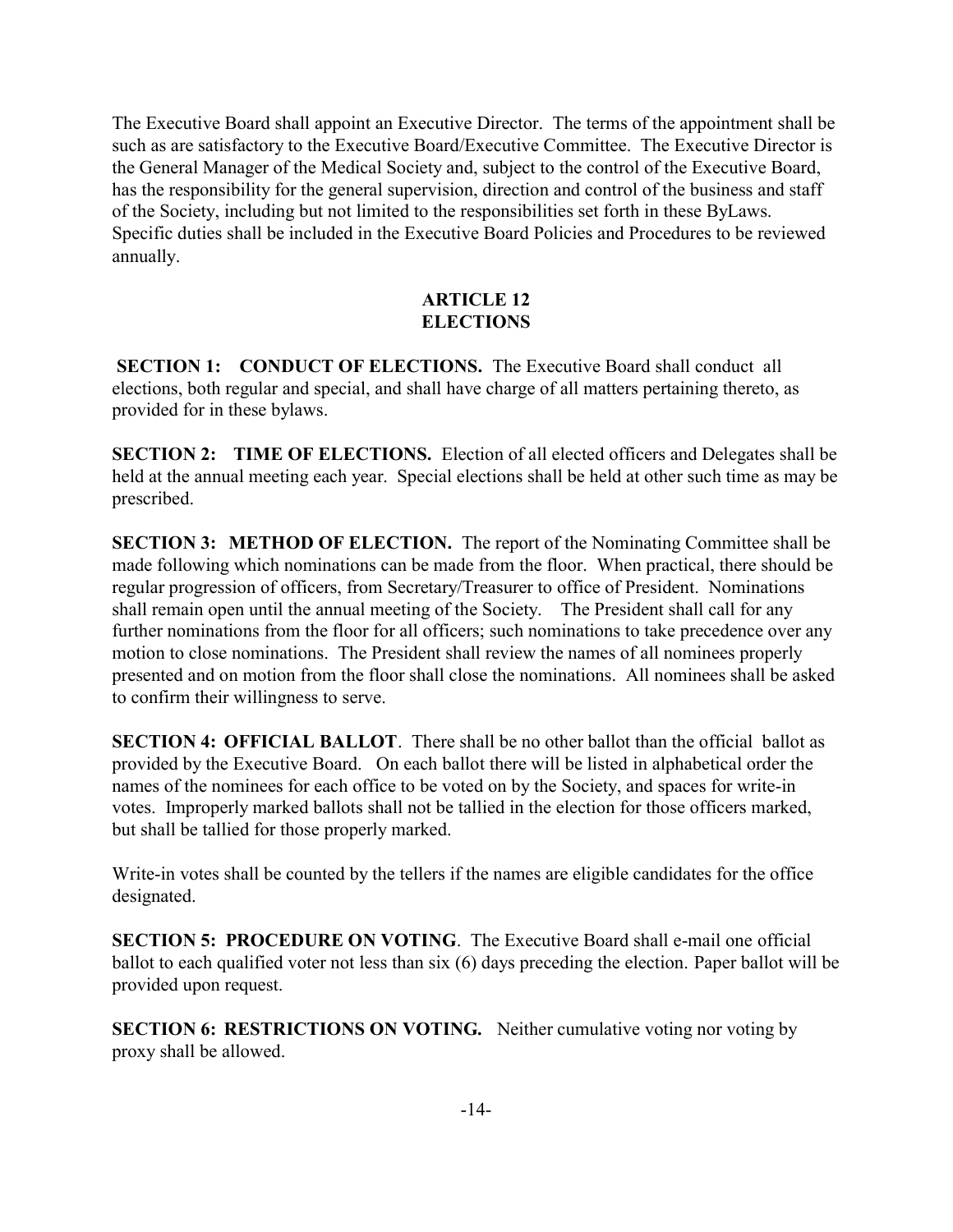# ARTICLE 13 MEDICAL SOCIETY COMMITTEES

Medical Society committees will be included in the Board Policies and Procedures and reviewed annually. Committee Membership, Term of Office, Method of Election, Selection of Chair, Meetings, Records, Quorum and Duties will be listed for all committees.

SECTION 1: REGULAR MEDICAL SOCIETY COMMITTEES. Regular Medical Society Committees include, but are not limited to: 1) Consortium for CME Committee (Self-supporting Committee); 2) Editorial and Publications Committee; 3) Ethnic Medical Organization Section (EMOS); 4) Historical Committee; 5) Humboldt-Del Norte PreMedical Education Task Force (HUM PET); 6) Medical Quality Review Committee; 7) Membership Committee; 8) Community Behavioral Health Coalition; 9) Nominating Committee; 10) Osteopathic Physician Committee; 11) Public Health Advisory Committee; 12) Public Service and Medical Ethics Committee; 13) Physician Support Committee; 14) Women in Medicine Committee; and 15) Young Physician Committee;

SECTION 2: AD-HOC COMMITTEES. The President shall appoint Ad-Hoc committees whenever they are required. Such committees shall limit their work to the tasks assigned and shall be dissolved upon completion of the task.

SECTION 3: COMMITTEE RESPONSIBILITIES. All standing and ad-hoc committees shall be responsible to the President and to the Society for all their activities.

# ARTICLE 15 RIGHT, TITLE OR INTEREST IN SOCIETY PROPERTY

No person other than an active member in good standing shall have any right, title, or interest in the property of the Society and the interest of any active member therein shall cease when the active member ceases to be an active member in good standing of the society.

# ARTICLE 16 AMENDMENTS

SECTION 1: PROCEDURE. Any amendment or amendments to any part of the By-Laws may be proposed in writing for discussion by the Executive Board. The Bylaws adhoc committee should include the Medical Society officers (President, President-Elect, Secretary/Treasurer and Past President) whenever possible.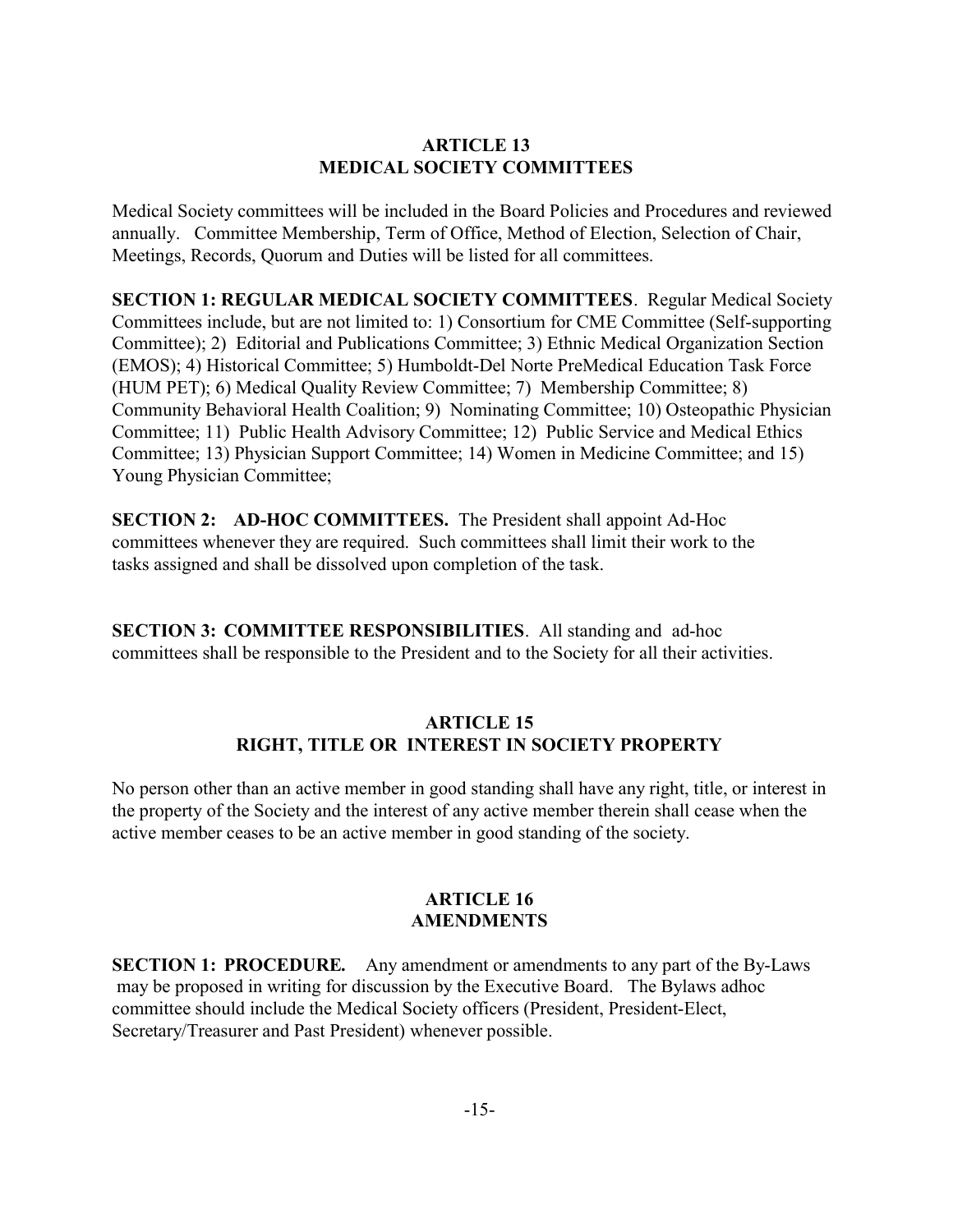When any proposed amendment has been approved by the Executive Board, the Secretary shall cause said proposed amendment or amendments to be published in the "North Coast Physician" and/or emailed to the membership. The membership shall be advised that if no objections to the amendment or amendments are received within thirty (30) days, proposed amendment or amendments stand.

#### ARTICLE 17 PARLIAMENTARY RULES

SECTION 1: RULES OF ORDER. All meetings of the Society, the Executive Committee, sections of the Society and other Committees shall be governed by the Parliamentary rules and usages contained in the current edition of "American Institute of Parliamentarian Standard Code of Parliamentary Procedures (AIP), when not in conflict with these By-Laws.

#### ARTICLE 18 INDEMNIFICATION OF AGENTS

SECTION 1: INDEMNIFICATION. This Society shall have the power to indemnify any of its agents or former agents against expenses, judgements, fines, settlements, and other amounts actually and reasonably incurred in connection with activities undertaken at the Society's request if such person acted in good faith and in a manner the person reasonably believed to be in the best interest of the Society and to the extent such indemnification is permitted under California law.

For the purposes of this section, agent means any person who is or was a Director, Officer, employee, or committee member of the Society who is or was serving at the request of the Society; and proceedings means any threatened, pending or completed action or proceeding, whether civil, criminal, administrative, disciplinary or investigative.

Indemnification can be made only as to a specific case, upon a determination that indemnification is proper in the circumstances and must be authorized by a majority vote of a quorum consisting of Executive Board/Committee members who are not parties to the proceeding.

SECTION 2: INSURANCE. The Society shall have power to purchase and maintain insurance on behalf of any agents of the Society against any liability asserted against or incurred by the agent in such capacity or arising out of the agent's status as such whether or not the Society would have power to indemnify the agent against such liability under the provisions of these ByLaws.

# ARTICLE 19 RECORDS AND REPORTS

### SECTION 1: RECONCILIATION OF CURRENT AND DELINQUENT MEMBERS.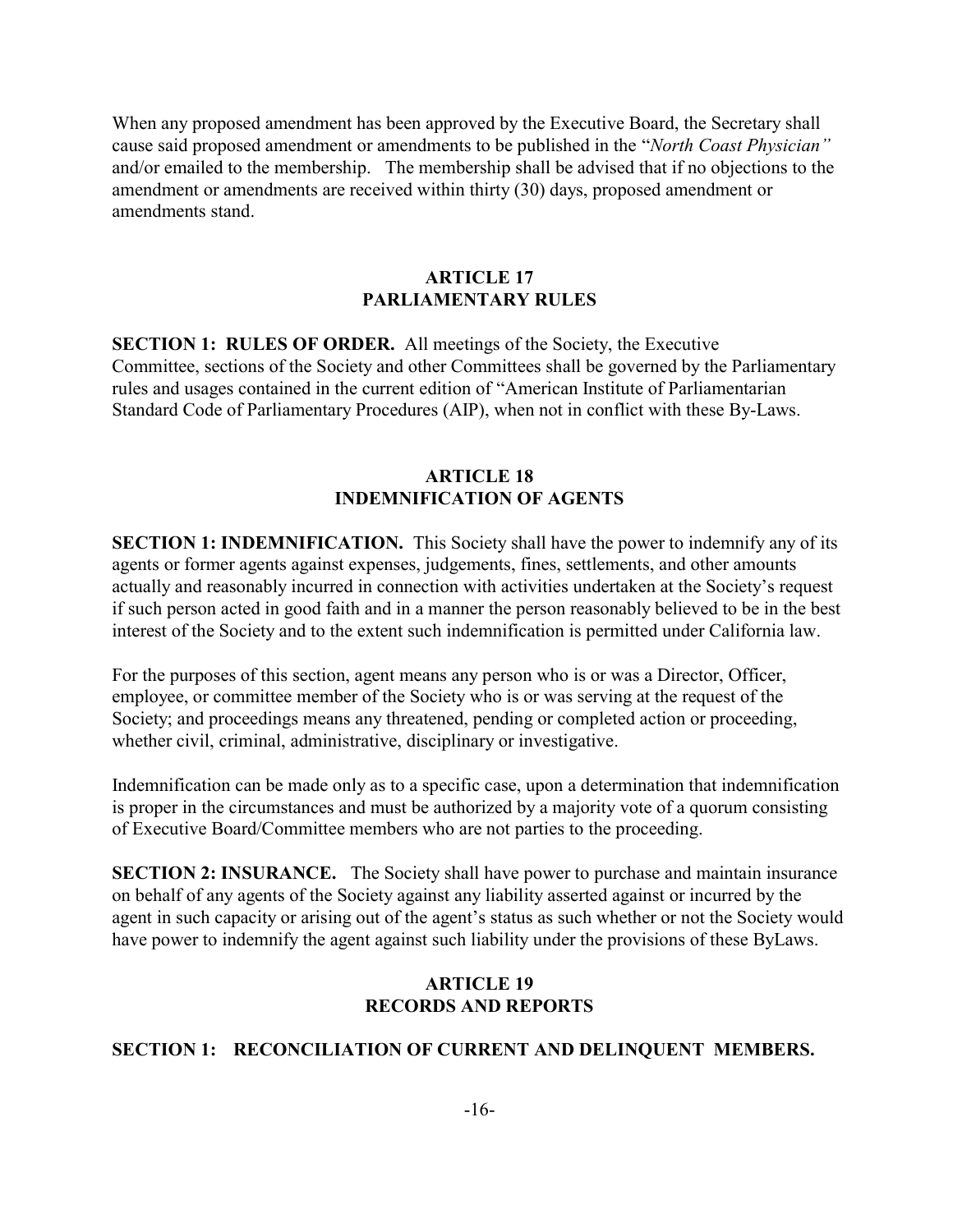The Society will work with CMA in reviewing, monitoring and updating the data of physicians within Humboldt-Del Norte Counties within the statewide Database.

SECTION 2: MAINTENANCE OF RECORDS. The Society shall keep at its principal office 1) adequate and correct records of account; 2) minutes in written form of the proceedings of its members, the Executive Board, committees; and 3) a record of its members, giving their names and addresses and the class of membership held by each.

# SECTION 3: MAINTENANCE AND INSPECTION OF ARTICLES AND

BYLAWS. The Society shall keep at its principal office the original or a copy of the By-Laws as amended to date, which shall be open to inspection by the Membership at all reasonable times during office hours. Upon request, any Member may obtain a copy of the By-Laws as amended to date. By-Laws will also be posted on the Medical Society website.

SECTION 4: INSPECTION BY OFFICERS/DIRECTORS. Every Officer/Director shall have a right at any reasonable time to inspect all books, records, and documents of every kind and the physical properties of the Society pursuant to Section 8334 of the California Nonprofit Mutual Benefit Corporations Law.

# ARTICLE 20 **MISCELLANEOUS**

SECTION 1: SUSPENSION OF RULES. Rules of order may be suspended only by an affirmative vote of three-fourths of the members present at the meeting.

SECTION 2: ROLL CALL. Vote by roll call shall be made upon demand of any member except when balloting is done in writing. Balloting in writing shall be had upon the demand of any member.

SECTION 3: POLLING OF MEMBERSHIP. Upon receipt of a petition with 10% of the Active membership representation, the Society will poll the membership regarding a specific issue. There will be a 60% response required to take any official position on the polled issue.

# ARTICLE 21 REPEAL OF EXISTING BYLAWS

REPEAL OF EXISTING BY-LAWS. Any and all previous By-Laws of this Society are hereby repealed.

# CERTIFICATION OF SECRETARY.